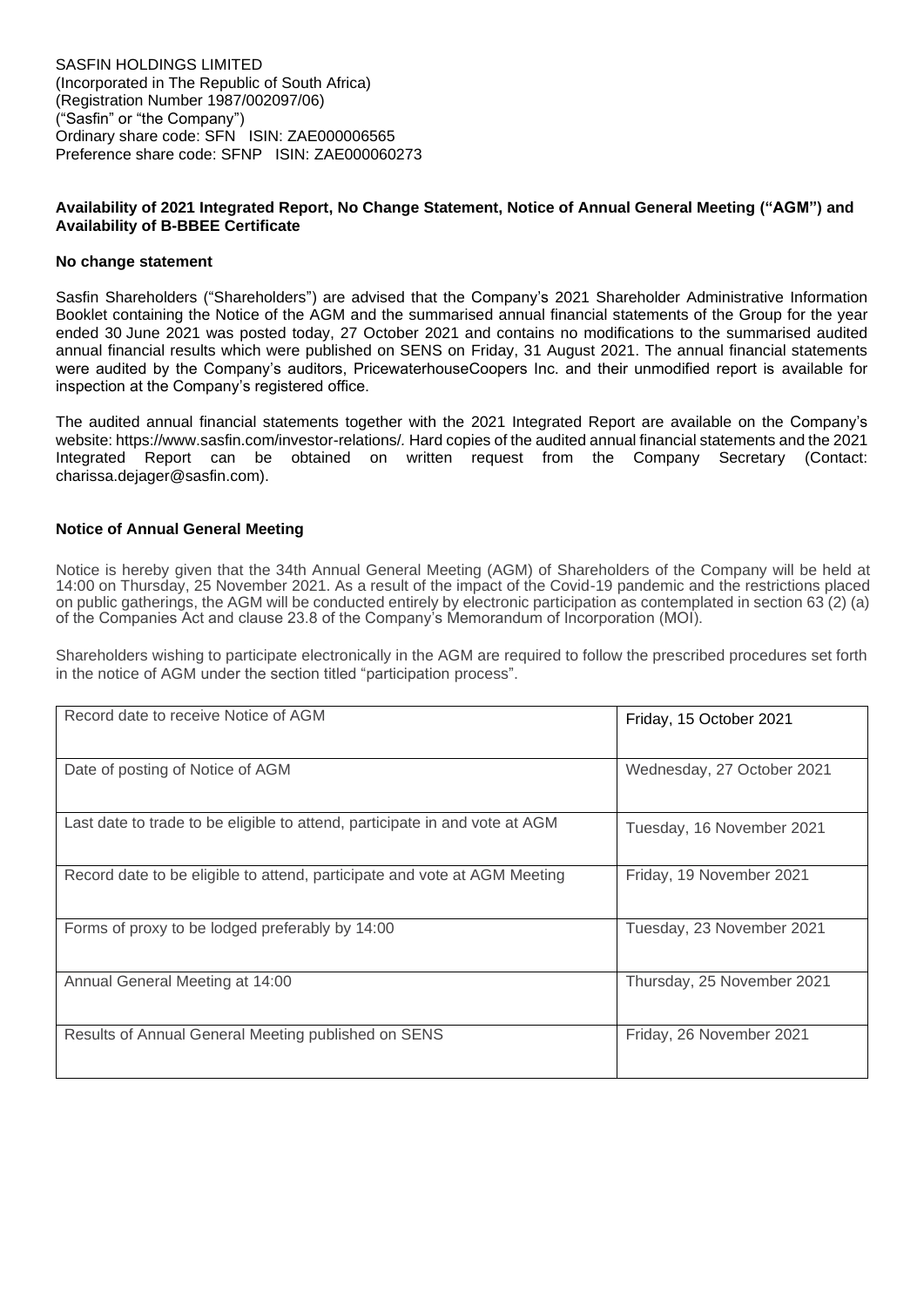# **Participation Process**

All holders of the issued Ordinary Shares are entitled to attend and vote at the AGM.

|                                                                  | <b>Dematerialised Shareholders without</b><br>own-name registration                                                                                                                                                                                                                                                                                                                                                                                                                                                                                                                                                                                                                                                                                                                                                                                                                                                                                                                                                                                                                                                                                                                                               | Own name dematerialised Shareholders<br><b>AND Certificated Shareholders</b>                                                                                                                                                                                                                                                                                                                                                                                                                                                                                                                                                                                                                                                                                                                                                                                                                                                                                                                       |
|------------------------------------------------------------------|-------------------------------------------------------------------------------------------------------------------------------------------------------------------------------------------------------------------------------------------------------------------------------------------------------------------------------------------------------------------------------------------------------------------------------------------------------------------------------------------------------------------------------------------------------------------------------------------------------------------------------------------------------------------------------------------------------------------------------------------------------------------------------------------------------------------------------------------------------------------------------------------------------------------------------------------------------------------------------------------------------------------------------------------------------------------------------------------------------------------------------------------------------------------------------------------------------------------|----------------------------------------------------------------------------------------------------------------------------------------------------------------------------------------------------------------------------------------------------------------------------------------------------------------------------------------------------------------------------------------------------------------------------------------------------------------------------------------------------------------------------------------------------------------------------------------------------------------------------------------------------------------------------------------------------------------------------------------------------------------------------------------------------------------------------------------------------------------------------------------------------------------------------------------------------------------------------------------------------|
| Shareholders who wish to<br>attend and vote at the<br><b>AGM</b> | • Request your central securities depository<br>participant ("CSDP") or broker to provide<br>you or your proxy with the necessary<br>authority (i.e. letter of representation) in<br>terms of the custody agreement entered<br>into between you and your CSDP or<br>broker.<br>online<br>• Register<br>at<br>https://meetnow.global/ZA by no later than<br>14:00 on Tuesday, 23 November 2021.<br>Shareholders may still register online to<br>participate in and/or vote electronically at<br>the AGM after this date<br>and time.<br>that<br>provided.<br>however.<br>for<br>those<br>Shareholders to participate and/or vote<br>electronically at the AGM, they must be<br>verified and registered before<br>the<br>commencement of the AGM.<br>As part of the registration process, you will<br>be requested to upload your letter of<br>representation and proof of identification<br>(e.g. SA identity document, SA driver's<br>license or passport), as well as to provide<br>details, such as your name, surname,<br>email address and contact number.<br>• Following successful registration, the<br>Transfer Secretary will provide you with a<br>meeting link to connect<br>electronically to the AGM. | online<br>• Register<br>at<br>https://meetnow.global/ZA by no<br>later<br>14:00 on Tuesday 23 November 2021.<br>Shareholders may still register online to<br>participate in and/or vote electronically at<br>the AGM after this date and time,<br>that<br>for<br>those<br>provided.<br>however.<br>Shareholders to participate and/or vote<br>electronically at the AGM, they must be<br>verified and registered before<br>the<br>commencement of the AGM.<br>As part of the registration process you will<br>be requested to upload<br>proof of<br>identification (i.e. SA identity document,<br>SA driver's license or passport) and<br>authority to do so (where acting in a<br>representative capacity), as well as to<br>provide details, such as your name,<br>surname, email address and contact<br>number.<br>• Following successful registration, the<br>Transfer Secretary will provide you with a<br>meeting link and invitation code in order<br>to connect electronically to the AGM. |

| <b>Shareholders</b><br>who wish to vote,<br>but not attend the | <b>Dematerialised Shareholders without</b><br>own-name registration                                                                                                                                                                                                                                                                                                                                                                                                                                                | Own name dematerialised Shareholders<br><b>AND Certificated Shareholders</b>                                                                                                                                                                                                                                                                                                                                                                                                                                                                                                                                                                                                                                                                                                                                                                                                                          |
|----------------------------------------------------------------|--------------------------------------------------------------------------------------------------------------------------------------------------------------------------------------------------------------------------------------------------------------------------------------------------------------------------------------------------------------------------------------------------------------------------------------------------------------------------------------------------------------------|-------------------------------------------------------------------------------------------------------------------------------------------------------------------------------------------------------------------------------------------------------------------------------------------------------------------------------------------------------------------------------------------------------------------------------------------------------------------------------------------------------------------------------------------------------------------------------------------------------------------------------------------------------------------------------------------------------------------------------------------------------------------------------------------------------------------------------------------------------------------------------------------------------|
| AGM                                                            | • Provide your central securities depository<br>participant ("CSDP") or broker with your<br>voting instructions in terms of the custody<br>agreement entered into between you and<br>your CSDP or broker.<br>• You should contact your CSDP or broker<br>regarding the cut-off time for submitting<br>your voting instructions to them.<br>If your broker or CSDP does not receive<br>voting instructions from you, it will be<br>obliged to vote in accordance with the<br>instructions in the custody agreement. | Complete the form of proxy attached to<br>this notice of the AGM and email same,<br>together with proof of identification (i.e.<br>South African ("SA") identity document,<br>SA driver's license or passport) and<br>authority to do so (where acting in a<br>representative capacity), to the Transfer<br>Computershare<br>Secretary,<br>Investor<br>Services<br>(Pty)<br>Ltd,<br>at<br>proxy@computershare.co.za so as to be<br>received by the transfer secretary by no<br>later than 14:00 on Tuesday, 23<br>November 2021, provided that any form of<br>proxy not delivered to the Transfer<br>Secretary by this time and date may be<br>emailed to the Transfer Secretary (who<br>will provide same to the Chair of the AGM)<br>at any time prior to the AGM, provided that<br>such form of proxy and identification must<br>be verified and registered before the<br>commencement of the AGM. |